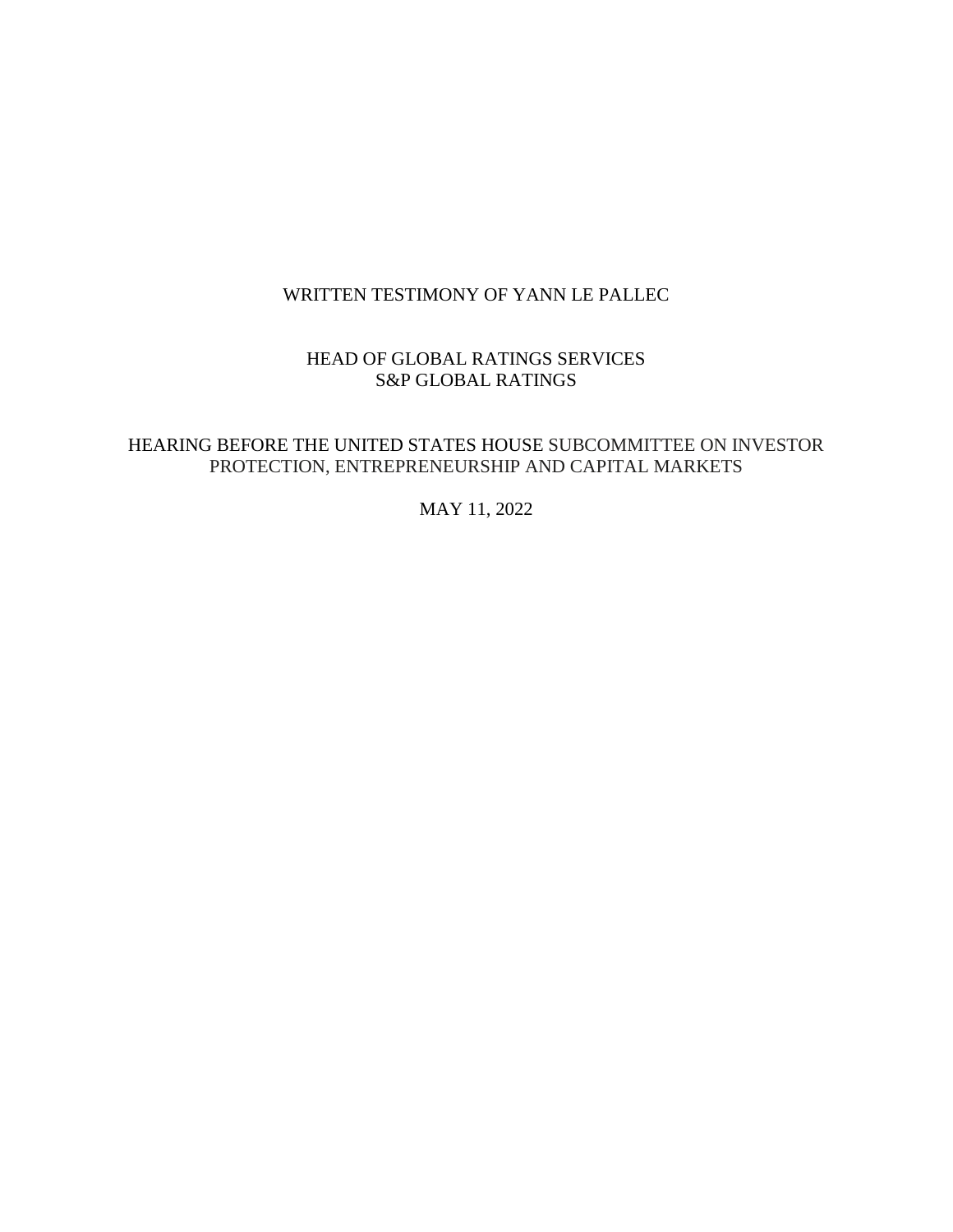Mr. Chairman, Mr. Ranking Member, Members of the Subcommittee, good morning. My name is Yann Le Pallec. I am an Executive Managing Director and Head of Global Ratings Services at S&P Global Ratings ("S&P Global Ratings" or "S&P"). I am also a member of the S&P Global Ratings Operating Committee. I oversee a group of approximately 1,400 credit analysts present in 28 countries and covering more than one million outstanding ratings on entities and securities across a wide range of sectors including governments, corporations, financial institutions and structured finance. I appreciate the opportunity to provide this statement as part of today's hearing.

### **Overview of S&P Global Ratings**

S&P Global Ratings is committed to providing the financial markets with timely, transparent, and high-quality credit ratings. Credit ratings are forward-looking opinions about the ability and willingness of debt issuers, like corporations or governments, to meet their financial obligations on time and in full. Our ratings provide market participants with a basis for comparison of the relative credit risk associated with different securities within and across asset classes. As forward-looking opinions, our ratings take into account, on a continuing basis, relevant changes in market conditions, issuer-specific credit factors, and other events that could affect credit risk. As a result, our credit ratings and our credit rating methodologies can and do evolve over time.

By regulation and S&P policy, we publish all new proposed rating methodologies and proposed material updates to our in-use methodologies in advance so that market participants can review and comment on our proposals. As a credit rating agency, we compete on analytical excellence. We strive to provide the market with high quality opinions based on sound, defensible analytics. Accordingly, we want to know if a market participant disagrees with any methodology we propose or any assumption within that methodology. We consider comments received from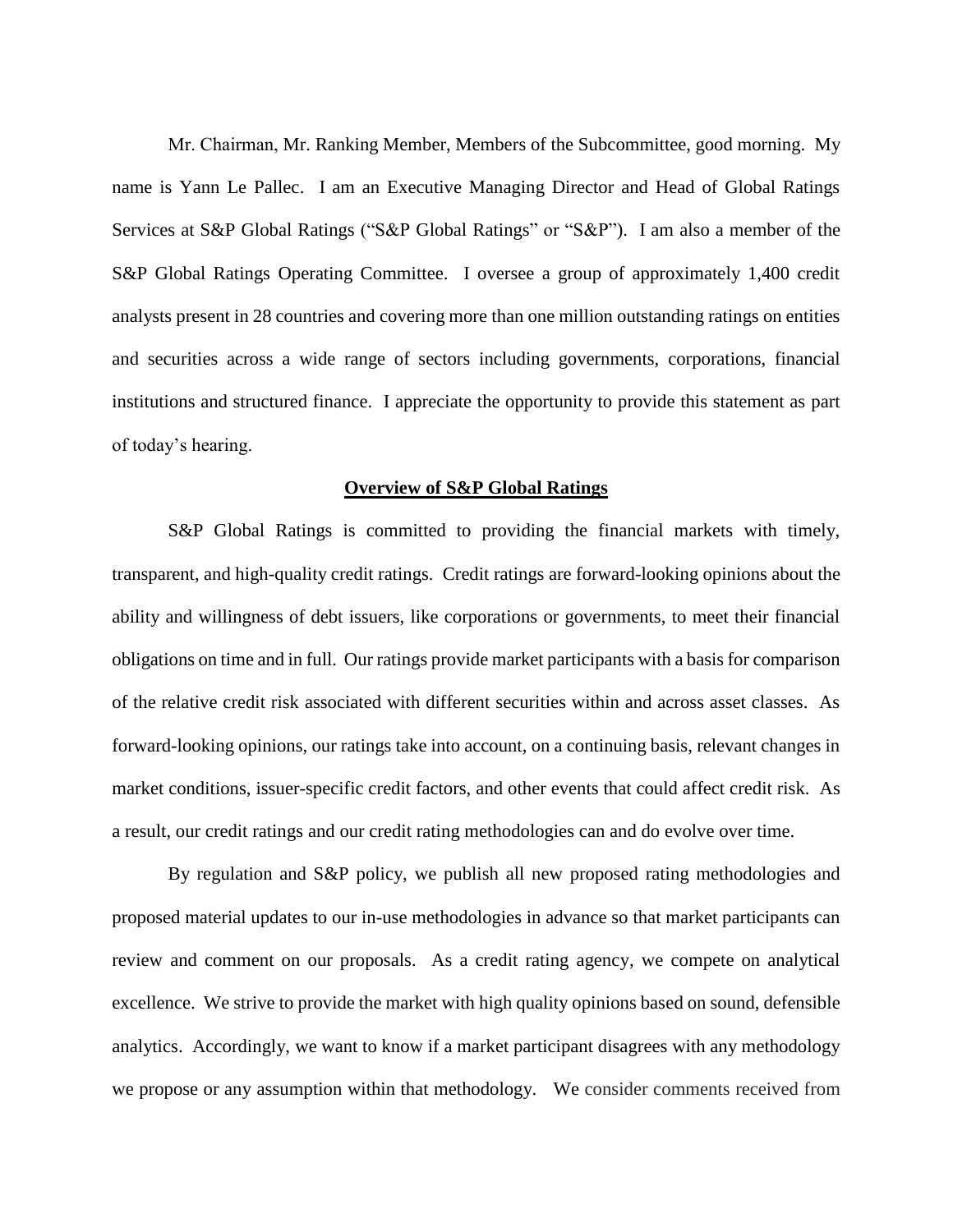the market during our criteria development process and we make those comments publicly available upon the publication of our final criteria.

To ensure the independence and impartiality of our credit ratings, we also maintain a strict separation between analytical and commercial activities within S&P Global Ratings. By regulation and S&P policy, employees participating in determining or monitoring [credit](https://www.law.cornell.edu/definitions/index.php?width=840&height=800&iframe=true&def_id=7fc26a46e1c4182b3cec2dad5fe006fb&term_occur=999&term_src=Title:17:Chapter:II:Part:240:Subjgrp:109:240.17g-5) ratings, or developing or approving procedures or methodologies used for determining [credit](https://www.law.cornell.edu/definitions/index.php?width=840&height=800&iframe=true&def_id=7fc26a46e1c4182b3cec2dad5fe006fb&term_occur=999&term_src=Title:17:Chapter:II:Part:240:Subjgrp:109:240.17g-5) ratings cannot be influenced by sales or marketing considerations.

S&P has always supported the objective of increasing the number and diversity of highquality credit rating opinions in the marketplace. We welcome the opportunity to compete with other rating agencies on analytical excellence. Increased competition was in fact one of the primary goals of the Credit Rating Agency Reform Act of 2006 ("CRARA"), a statute that S&P supported. Since the implementation of CRARA, there are nine credit rating agencies currently registered as NRSROs with the SEC.

### **Our Proposed Methodology and Assumptions for Insurer Risk-Based Capital Adequacy**

On December 6, 2021, we published a request for comment on certain proposed changes to our methodology and assumptions for analyzing the risk-based capital adequacy of insurance companies (the "Request for Comment" or "RFC"). 1 An insurer's risk-based capital adequacy considers the amount of capital that an insurance company may need to cover any losses across its different exposures and is one of the key factors in our framework for rating all insurers.

As set out in our RFC publications, our proposed methodology change was intended to improve our ability to differentiate risk, enhance the global consistency of our methodology, improve the transparency and usability of our methodology, and account for more recent data and

 $\overline{a}$ 

<sup>&</sup>lt;sup>1</sup> [https://disclosure.spglobal.com/ratings/en/regulatory/article/-/view/type/HTML/id/2805856.](https://disclosure.spglobal.com/ratings/en/regulatory/article/-/view/type/HTML/id/2805856)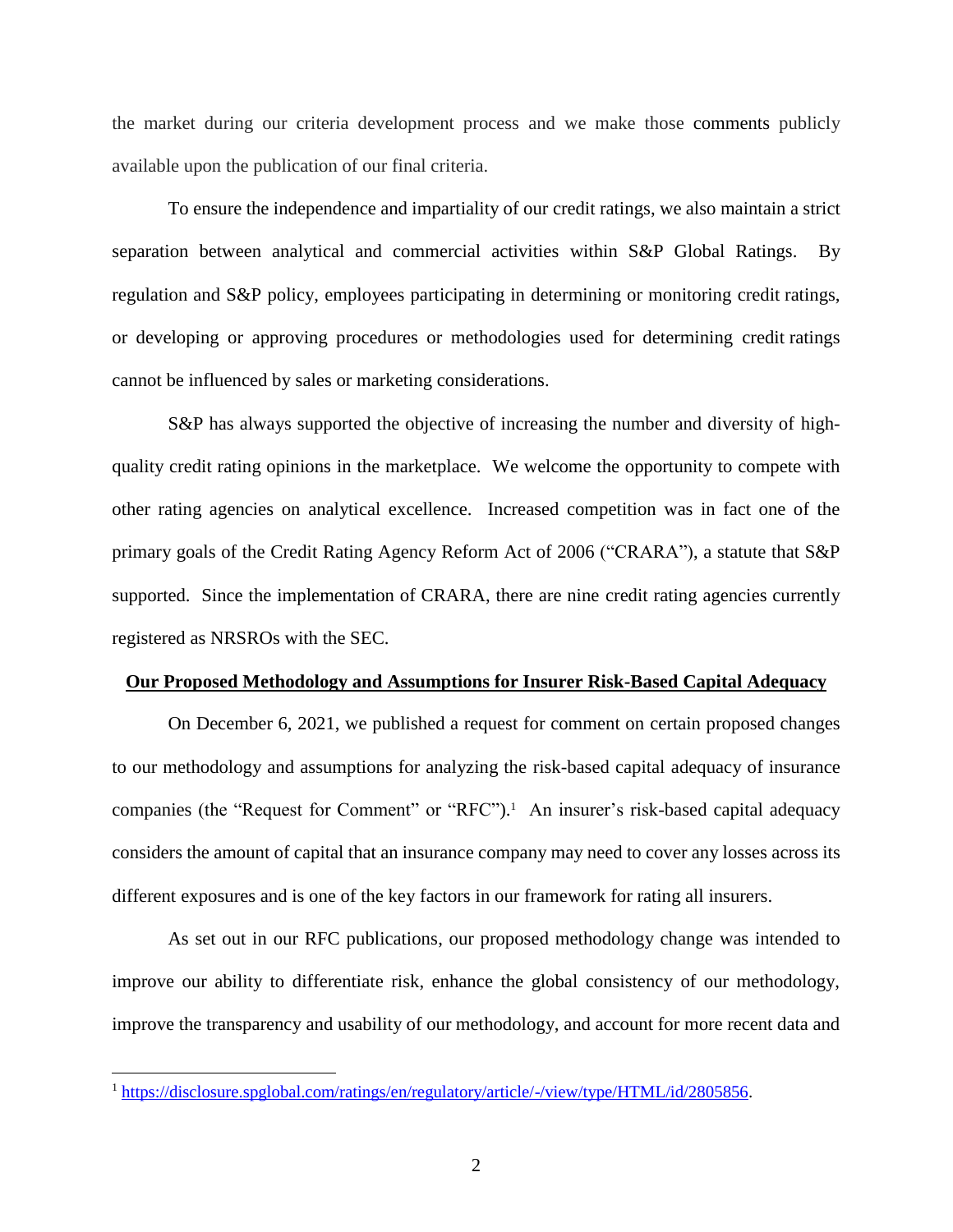experience since our last update of our insurance capital model criteria in 2010. As further explained in those publications, based on our testing, we estimated that the proposed criteria, if adopted, could lead to credit rating actions on up to 10% of our ratings in the insurance sector, with the majority involving rating actions of one notch and with more upgrades than downgrades.

One aspect of our proposed methodology has received some attention. Given the nature of some of the concerns raised in the comments that we received through our RFC process, on May 9, 2022, we announced to the market that we have withdrawn this aspect of the proposed approach and we are considering alternatives.<sup>2</sup> While we will not be moving forward with this part of the proposal, I would still like to address certain criticisms that have been made publicly that, in our view, misconstrue and mischaracterize this aspect of our proposed methodology. I'd like to take this opportunity to explain the application and intent of our proposal.

To rate an insurance company, we believe we have to understand the credit quality of the assets held by the insurance company. Specifically, in assessing an insurance company's capital adequacy, we consider and apply capital charges to all major sources of credit risk at the insurance company, including the insurer's bond and loan holdings. Our capital model will apply capital charges based on, among other factors, a credit rating or other credit risk assessment on the given bond, loan or other credit exposure. In instances where we maintain our own credit rating on the bond or loan, we can use that rating as the input to our capital model. However, where we do not rate the bond or loan, another credit quality assumption must be used instead.

Our proposal laid out a multi-step process for determining the appropriate credit quality assumption to use as an input to our capital adequacy model:

 $\overline{a}$ 

<sup>2</sup> [https://www.spglobal.com/ratings/en/research/articles/220509-s-p-global-ratings-withdraws-rating](https://www.spglobal.com/ratings/en/research/articles/220509-s-p-global-ratings-withdraws-rating-input-approach-from-proposed-insurer-risk-based-capital-adequacy-criteria-12371141)[input-approach-from-proposed-insurer-risk-based-capital-adequacy-criteria-12371141.](https://www.spglobal.com/ratings/en/research/articles/220509-s-p-global-ratings-withdraws-rating-input-approach-from-proposed-insurer-risk-based-capital-adequacy-criteria-12371141)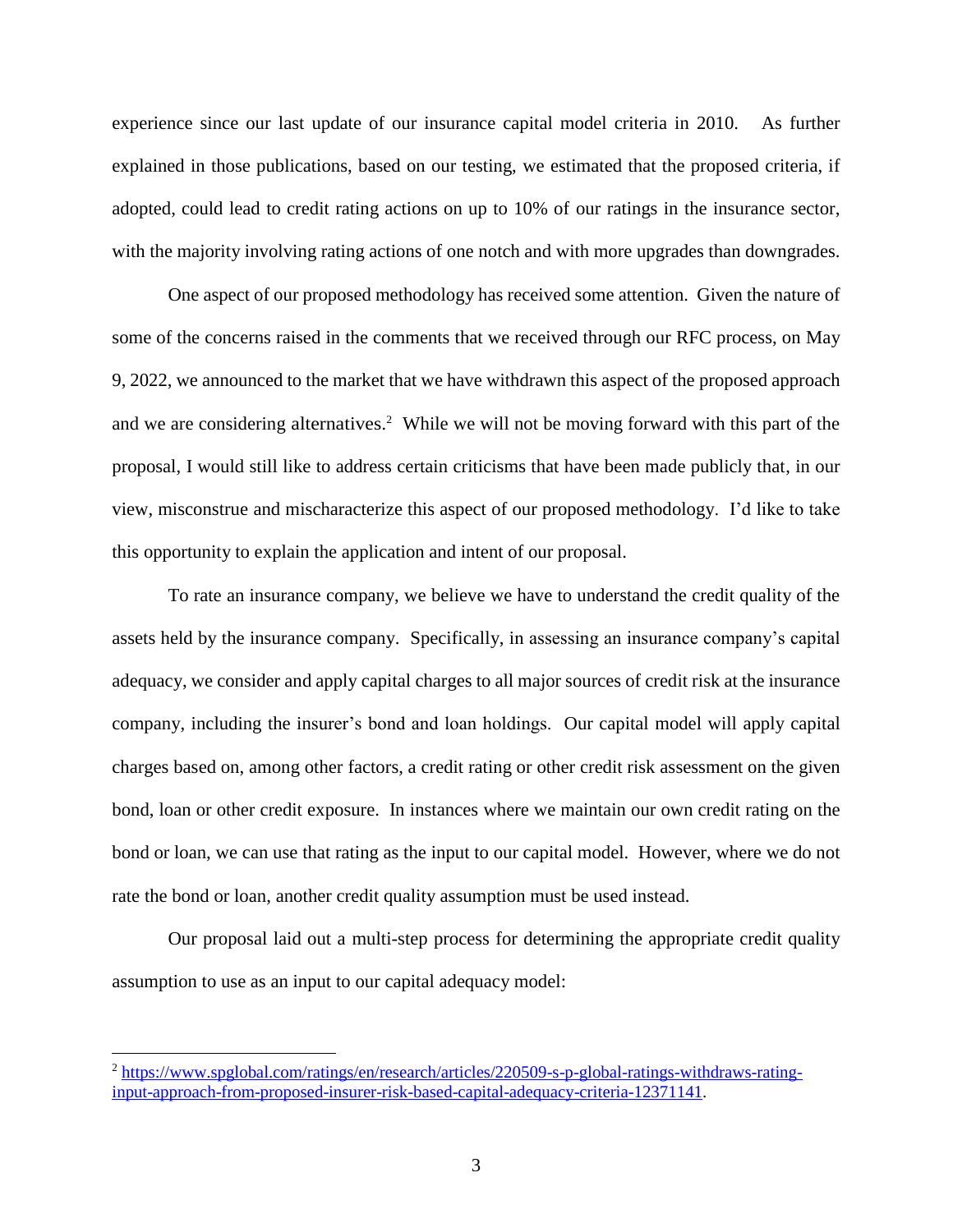First, to the extent we have already formed a credit view on the asset through the issuance of an S&P credit rating, our proposal provided that we would use that S&P rating as the input to our capital model.

Second, if we have not rated the asset, our proposal would have allowed us to use any other alternative measure of credit quality determined by S&P Global Ratings. An example would be an S&P Global Ratings credit estimate.

Third, if no S&P rating or S&P credit estimate is available, our proposal provided that we would use the corresponding rating from another rating agency for which S&P has determined a "mapping" is possible as determined by our mapping analysis. A "mapping" is a statistical analysis used to map or match S&P's credit rating scale to that of another rating agency. In other words, mapping allows us to translate another rating agency's ratings into our own measure of credit risk. In mapping another NRSRO's ratings, we apply our published mapping criteria. To properly translate the rating scale of another rating agency to our own, we need a statistically significant sample of bonds for which there are both ratings from S&P and the other rating agency. The mapping generates the most robust results when we have a large number of pairs upon which to calculate ratings relationships; if we do not have a large number of pairs, the standard error of this statistical exercise will increase.

Finally, if none of the options described above are available to us, the proposal provided that we determine the rating input assumption by considering factors such as the average rating and lowest average rating in the relevant sector or, in the case of structured finance, assuming the unrated exposures relate to the most junior tranches of a securitization and using a 'CCC' rating input in our capital model. Notably, in applying this last step, the proposal provided that we could adjust the credit quality assumption up or down by one rating category (*e.g.,* from 'CCC' to 'B')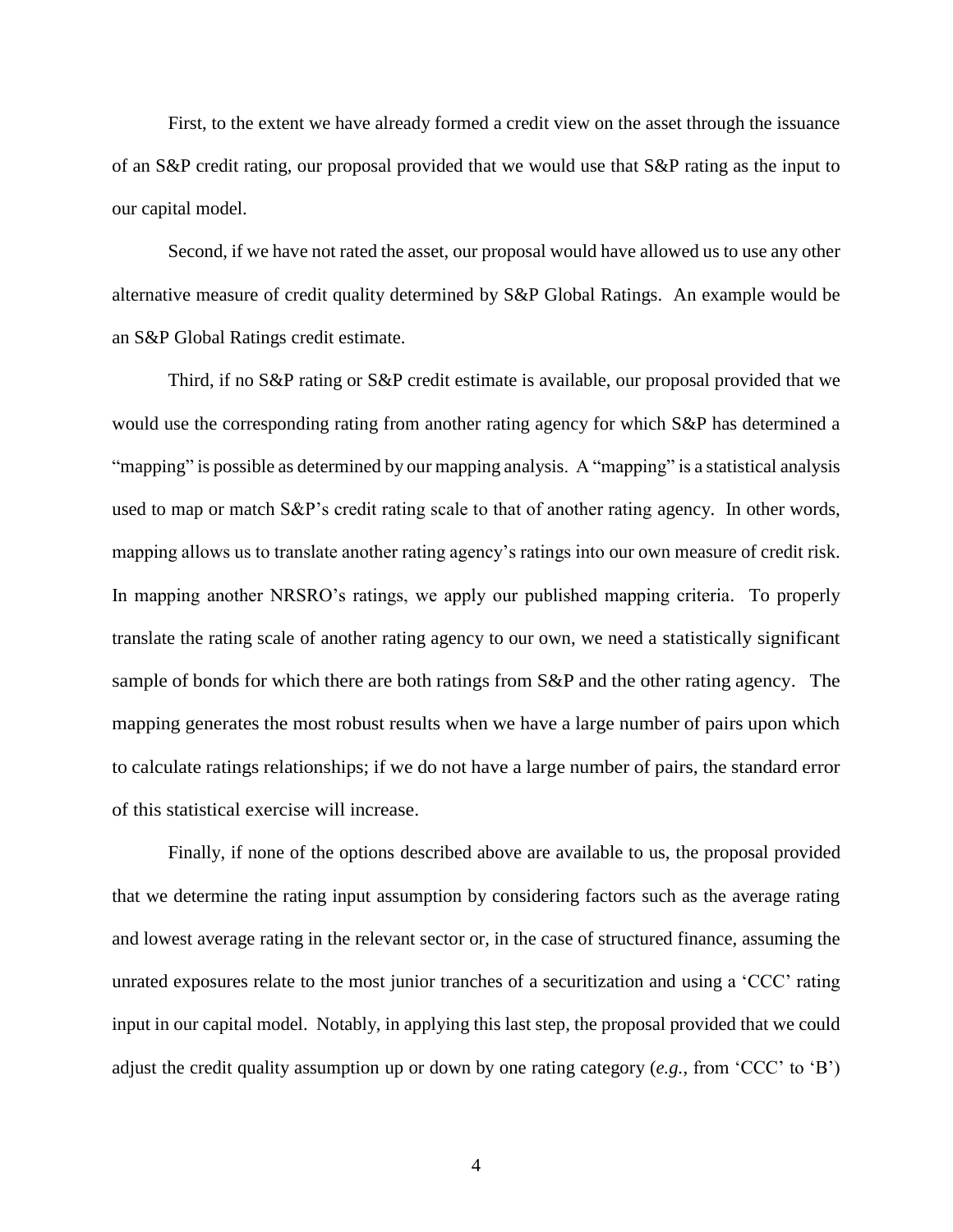if additional information indicates that the credit quality assumption for the unrated asset is, in our view, materially higher or lower than the assumption provided for in the proposed criteria.

Again, this multi-step process was just one aspect of our proposed methodology and, as we repeatedly made clear, we wanted to know what the market thought of it. We first published our proposed methodology in December 2021 and solicited market comment. We specifically asked the market to address, among other questions:

- What are your views on the methodology and assumptions we have outlined in this article?
- Do you believe we are appropriately capturing capital and risks for insurers, including asset risk for bond insurers, and agree with the manner in which we propose to assess them? If not, what alternative(s) would you propose?

Since our December 2021 publication, we twice extended the period for comments to allow the market additional time to review and comment on our proposal. We also offered webinars and published additional commentary to help market participants better understand our proposal.

The expiration of our comment period is not the end of our criteria development process. The next phase would be a period of detailed review and further consideration of the proposal, including comments received from the market. As part of this phase, we would consider whether changes to the proposed criteria are merited based on the feedback we received. Following any revisions, the draft criteria would then need to be reviewed by our independent criteria validation function and then reviewed and approved first by our Criteria and Models Governance Committee and then the Criteria & Models Committee of the S&P Global Ratings U.S. Board of Managers. Only after each of those steps were completed and approvals obtained could the criteria be finalized and become effective.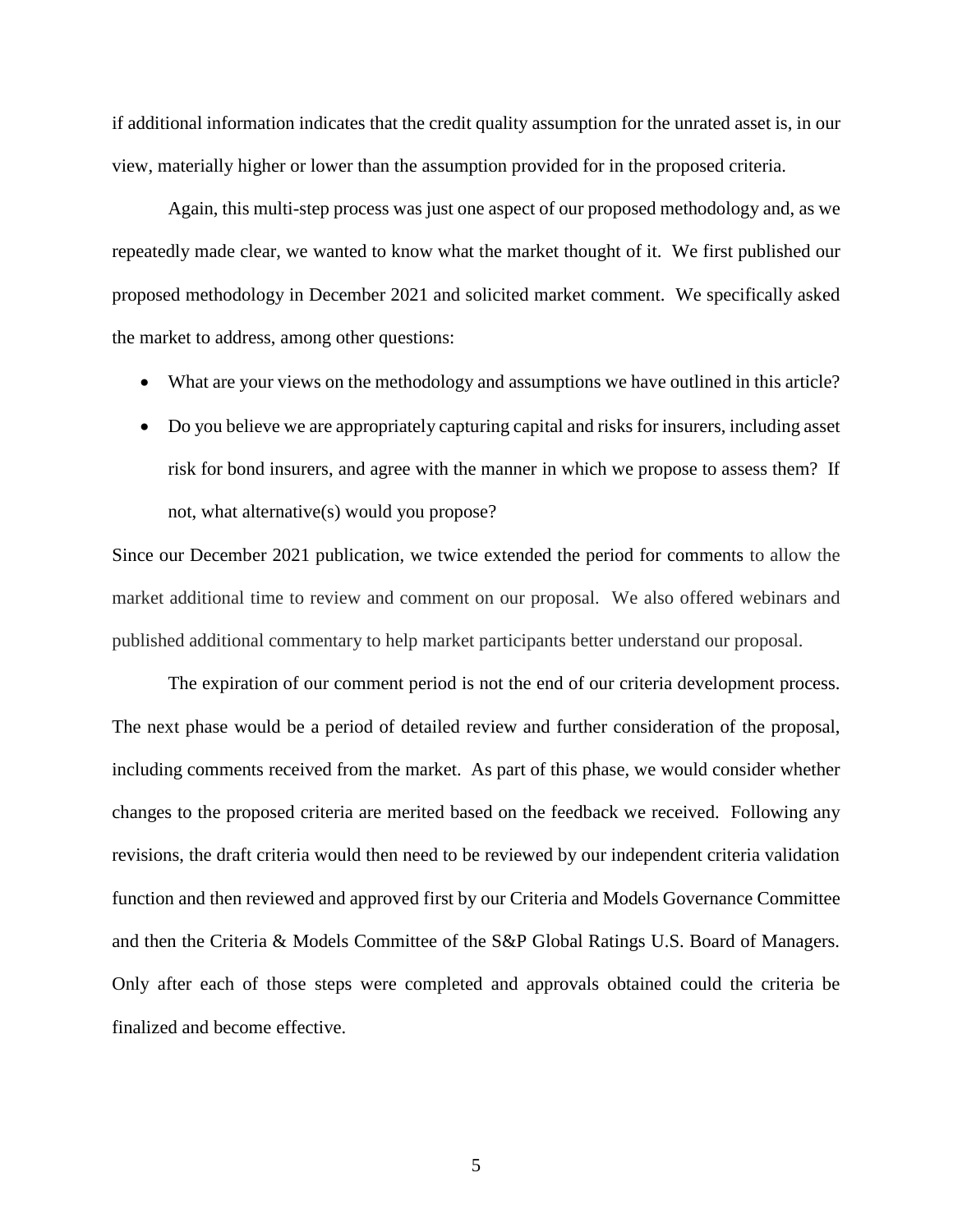In this instance, however, given the volume and nature of the comments we received about this aspect of our proposal, we decided to withdraw our proposed approach for determining rating inputs of bonds and loans, reinsurance counterparties, and deposits with credit institutions. We are considering alternatives for the withdrawn elements of the proposed criteria. After we have had sufficient time to consider the high number of comments received, we intend to issue a new request for comment. After this further request for comment is completed, we will finalize the criteria proposal in its entirety, consistent with our criteria development process. The current criteria remain in effect until such time as any new criteria are issued and made effective.

### **S&P's Response to Recent Criticisms of Its Proposal**

As I mentioned above, our proposed process for determining the credit quality inputs to our capital adequacy model has been the subject of some recent criticism. Again, while we have decided to withdraw certain elements of our proposal, we believe the criticisms made to date in the press misconstrued our proposal and are unfounded. For example, in applying our proposed multi-step process, we would not be, as some critics have claimed, lowering or "downgrading" the ratings of other credit rating agencies. Nor could we. Rather, we were addressing a very specific analytical issue: how to evaluate internally the risk presented by an asset held by an insurance company in the process of rating that insurance company when S&P has limited, if any, information about the asset.

Notably, this analytical issue does not arise in connection with the vast majority of credit rating opinions we offer to the market. In other words, in most instances, we can and do offer opinions about a securities issuer or issue without the need to consider whether and how we might accept or incorporate the credit rating of another rating agency. However, in some limited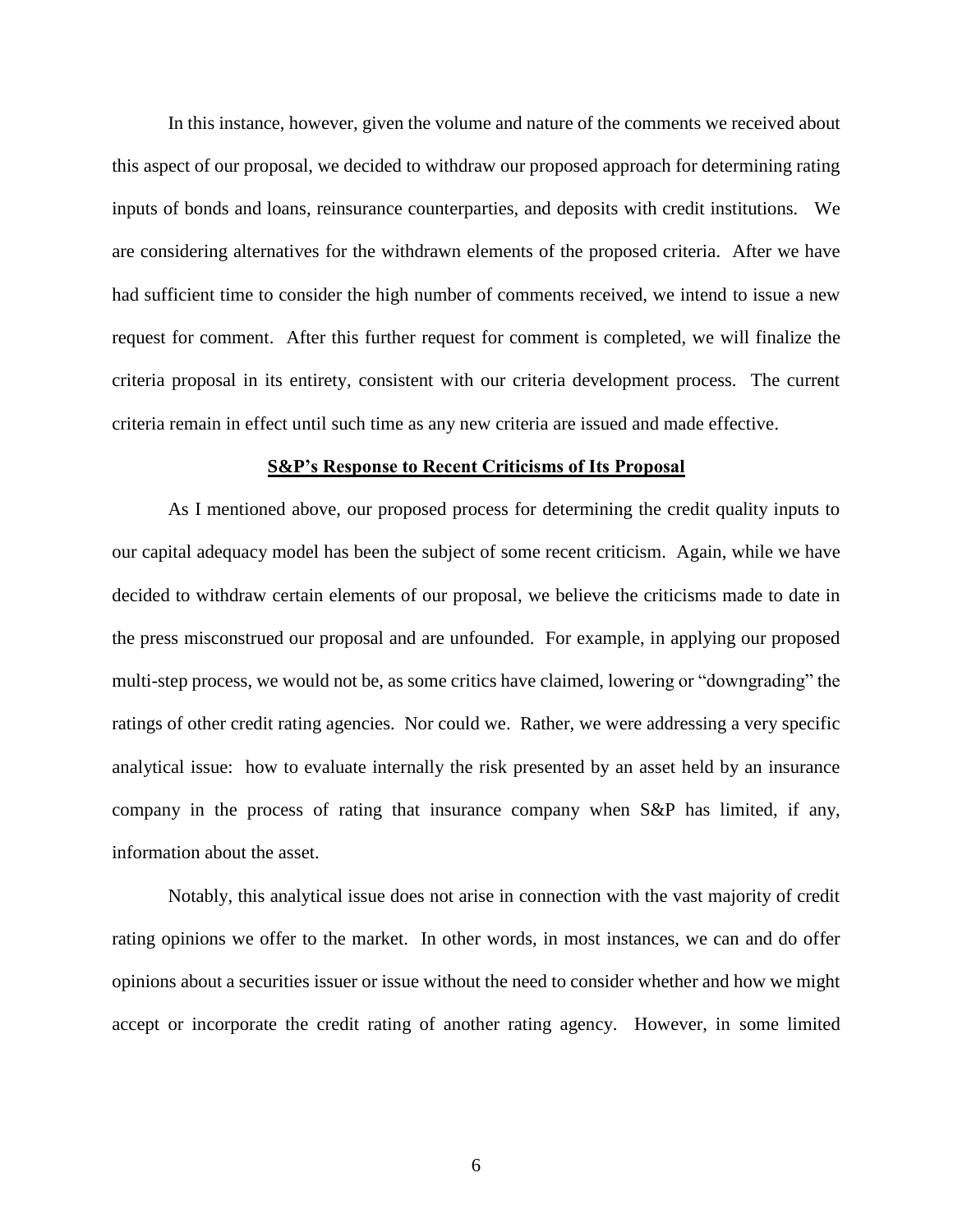instances, including with respect to assessing the capital adequacy of an insurance company, we must consider the issue.

We cannot rate an insurance company—or any other credit—unless we have sufficient reliable information to do so. In assessing the capital adequacy of an insurance company, we believe that a robust rating analysis requires that we understand and have visibility into every major source of credit risk at the insurance company—both credit risks that are rated by S&P and those that are not. We believe the strength and reliability of our insurance ratings require that level of detailed analysis of the exposures of the rated insurance company.

Where we have not formed a credit view on a particular asset, we cannot simply substitute the work of another rating agency instead. This is because, as I will explain in more detail shortly, there are meaningful differences in the methodologies and definitions used by different rating agencies. Where we have some basis to translate another rating agency's rating into our own *i.e.*, where we can map our ratings to the ratings of another rating agency in accordance with our criteria—we will do so. In other instances, we reserve the right to make an appropriate assumption to address the inherent uncertainty presented by an asset we have not reviewed or rated. Our intent in approaching this issue as outlined in our proposal was not to penalize competing rating agencies. Rather, it was to apply a level of conservatism into the rating process for an insurance company in instances where we do not have our own rating on, or sufficient visibility into the credit risk presented by, an asset held by an insurance company we are rating.

Some critics would have us short-cut our credit risk analysis of insurance companies and instead accept at face value the credit rating offered by any rating agency regardless of whether S&P agrees—or has any basis to agree—with that credit assessment. Some critics would have us blindly accept the credit rating of another agency notwithstanding that there may be important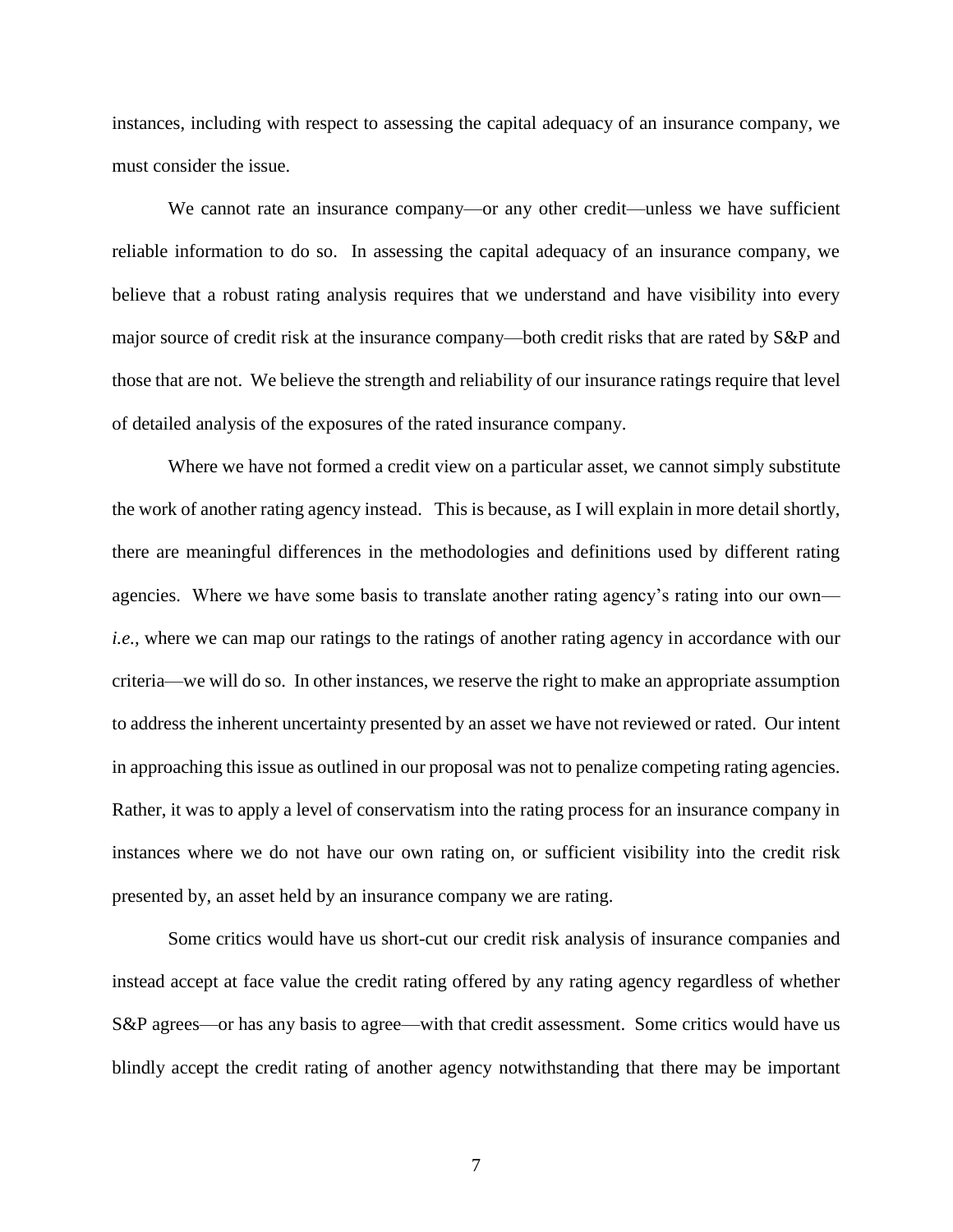differences in the criteria or methodology of the other rating agency, a lack of transparency about the other rating agency's methodology, or a lack of track record on the part of the other rating agency. Such critics effectively view credit ratings as a commodity and incorrectly presume that all ratings are of equal quality and utility.

However, as reflected in the various different criteria methodologies and the default and transition studies published by each rating agency, this is not a correct assumption. Moreover, these critics further ignore that not all ratings even speak to the same subject, *i.e.,* some rating agencies issue ratings that assess the relative likelihood of default regardless of any recovery after default and others issue credit ratings that include assessments of loss given default.

As I stated at the outset, S&P supports and welcomes competition in the rating agency industry. We believe the market benefits most when investors and other market participants have a choice across multiple, diverse views of credit risk by different rating agencies. Requiring a rating agency to use the work of another rating agency would in fact reduce competition in this regard and is, in fact, directly at odds with the very nature of the analytical independence at the core of the rating agency industry.<sup>3</sup>

In short, some critics would have us compromise our analytics with respect to insurance companies because of conjecture that our proposed methodology change might cause an insurance company to make (improperly, in our view) investment decisions solely by reference to our capital model, which might in turn reduce the demand for ratings of smaller rating agencies in certain asset classes. Let me be clear, that is not and has never been the intent of our proposed criteria.

 $\overline{a}$ 

<sup>&</sup>lt;sup>3</sup> Indeed, a major aspect of the rating agency reforms provided under the Dodd-Frank Wall Street Reform and Consumer Protection Act was the requirement that federal agencies remove references to NRSRO credit ratings from federal regulations to address any over-reliance on ratings by investors and other market participants. Yet, now some critics would have NRSROs blindly rely—as investors are specifically advised not to do—on the credit ratings of other rating agencies.